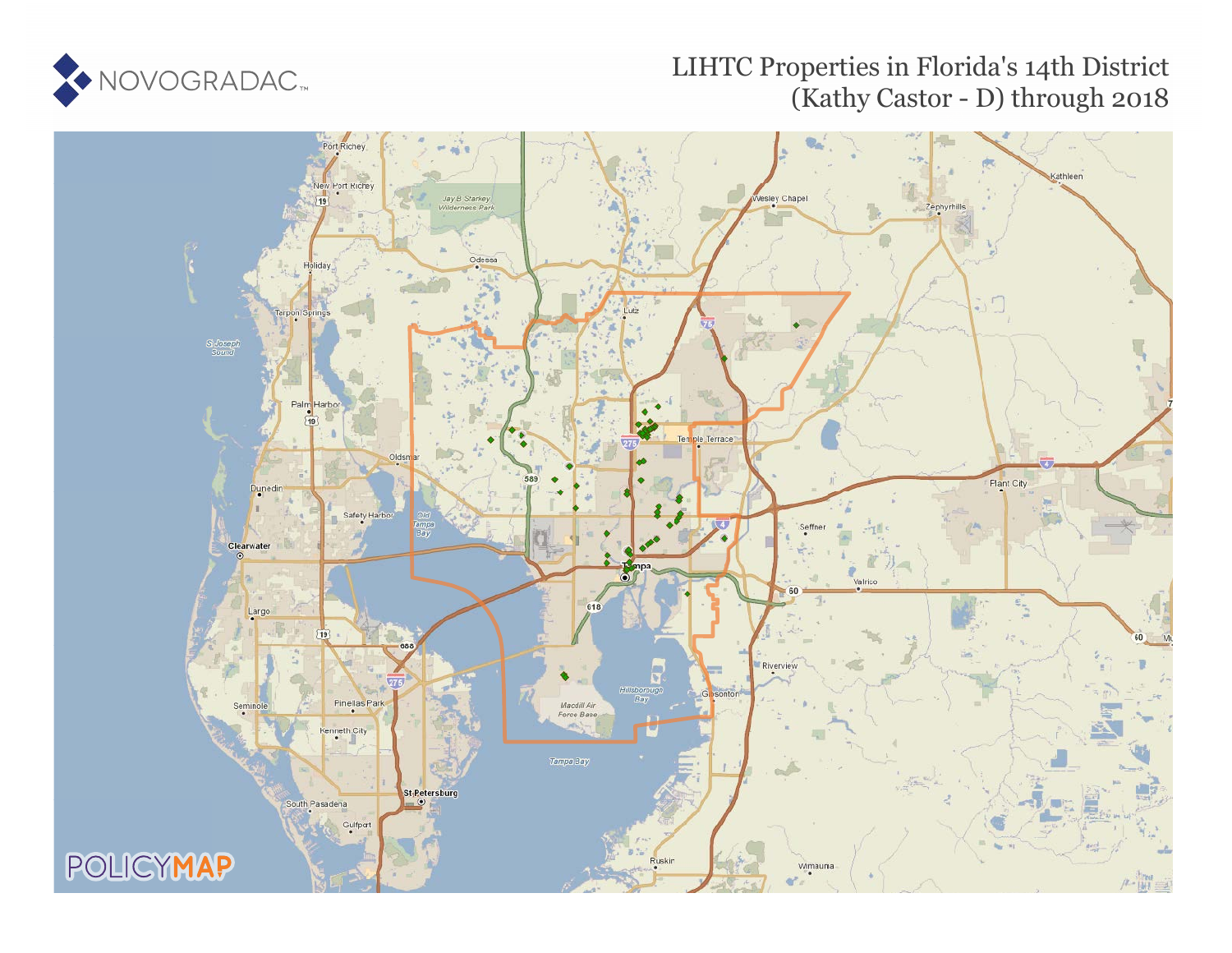| <b>Project Name</b>                     | <b>Address</b>                             | City         | <b>State</b> | <b>Zip Code</b> | <b>Nonprofit</b><br><b>Sponsor</b> | <b>Allocation</b><br>Year | Annual<br><b>Allocated</b><br><b>Amount</b> | in Service | <b>Year Placed Construction</b><br><b>Type</b> | <b>Total</b><br><b>Units</b> | Low<br><b>Income</b><br><b>Units</b> | <b>Rent or</b><br>Income<br><b>Ceiling</b> | <b>Credit</b><br><b>Percentag Exempt</b><br>$\mathbf{e}$ | Tax-<br><b>Bond</b> | <b>HUD Multi-</b><br><b>Family</b><br>Financing/Rent<br>al Assistance |
|-----------------------------------------|--------------------------------------------|--------------|--------------|-----------------|------------------------------------|---------------------------|---------------------------------------------|------------|------------------------------------------------|------------------------------|--------------------------------------|--------------------------------------------|----------------------------------------------------------|---------------------|-----------------------------------------------------------------------|
| <b>ARBOR PLACE</b>                      | 1915 E 131ST<br>AVE                        | <b>TAMPA</b> | FL           | 33612           | Yes                                | 1998                      | \$0                                         | 1998       | Acquisition and<br>Rehab                       | $32\,$                       | $32\,$                               |                                            | 70%<br>present<br>value                                  | No                  |                                                                       |
| <b>CEDAR FOREST</b>                     | 12835 CEDAR<br><b>FOREST DR</b>            | <b>TAMPA</b> | FL.          | 33625           | No                                 | 1998                      | \$0                                         | 1998       | New Construction                               | 200                          | 200                                  |                                            | 70%<br>present<br>value                                  | No                  |                                                                       |
| <b>LAKE POINTE</b>                      | 7202 N<br>MANHATTAN TAMPA<br>AVE           |              | FL           | 33614           |                                    | 1999                      | $\$0$                                       | 1998       | Not Indicated                                  | 182                          | 182                                  |                                            | 70%<br>present<br>value                                  | No                  |                                                                       |
| <b>CARLISLE LAKES</b>                   | 12501 TINSLEY $\,$ TAMPA<br>CIR            |              | ${\rm FL}$   | 33612           | $\mathbf{N}\mathbf{o}$             | 1999                      | \$0\$                                       | 1999       | New Construction                               | 172                          | 172                                  |                                            | 70%<br>present<br>value                                  | No                  |                                                                       |
| <b>BRANDYWINE</b>                       | $5029$ NORTH $40\mathrm{TH}$ STREET        | <b>TAMPA</b> | FL           | 33610           | No                                 | 2009                      | \$699,718                                   | 2007       | Not Indicated                                  | 144                          | 144                                  | 60% AMGI                                   | 30%<br>present<br>value                                  | Yes                 |                                                                       |
| PARK TERRACE                            | <b>4121 ROYAL</b><br><b>BANYAN DR</b>      | <b>TAMPA</b> | FL.          | 33610           |                                    | 2011                      | \$0\$                                       | 2007       | Not Indicated                                  | 216                          | 216                                  |                                            | 70%<br>present<br>value                                  | No                  |                                                                       |
| <b>OAKS AT STONE</b><br><b>FOUNTAIN</b> | 13132 N 20TH<br><b>ST</b>                  | <b>TAMPA</b> | FL           | 33612           |                                    | 2009                      | $\$0$                                       | 2007       | Not Indicated                                  | ${\bf 80}$                   | 80                                   |                                            | 70%<br>present<br>value                                  | No                  |                                                                       |
| <b>ST JAMES PLACE</b>                   | 12771 ST<br><b>JAMES PL DR</b>             | <b>TAMPA</b> | ${\rm FL}$   | 33612           | No                                 | 2009                      | \$0\$                                       | 2008       | Acquisition and<br>Rehab                       | 126                          | 126                                  | 60% AMGI                                   | 30%<br>present<br>value                                  | Yes                 |                                                                       |
| <b>LA VISTA OAKS</b>                    | 12614<br><b>CRESCENT</b><br><b>OAKS PL</b> | <b>TAMPA</b> | FL           |                 | No                                 | 2008                      | \$606,399                                   | 2008       | Acquisition and<br>Rehab                       | 126                          | 126                                  | 60% AMGI                                   | 30%<br>present<br>value                                  | Yes                 |                                                                       |
| <b>COUNTRY OAKS</b>                     | 14316 DAKE LN TAMPA                        |              | ${\rm FL}$   | 33613           | No                                 | 2009                      | \$822,093                                   | 2009       | Acquisition and<br>Rehab                       | 148                          | 148                                  | 60% AMGI                                   | 70%<br>present<br>value                                  | No                  |                                                                       |
| <b>FAIRVIEW COVE I</b>                  | $3755$ FAIRVIEW $\,$ TAMPA COVE LANE       |              | FL           | 33619           | No                                 | 2010                      | \$583,332                                   | 2009       | <b>New Construction</b>                        | 88                           | 88                                   | 60% AMGI                                   | 30 %<br>present<br>value                                 | Yes                 |                                                                       |
| <b>FAIRVIEW COVE II</b>                 | $3755$ FAIRVIEW $\,$ TAMPA COVE LN         |              | FL.          | 33619           | No                                 | 2010                      | \$351,500                                   | 2009       | <b>New Construction</b>                        | 66                           | 66                                   | 60% AMGI                                   | 30%<br>present<br>value                                  | Yes                 |                                                                       |
| <b>SPANISH TRACE</b>                    | 1480 VILLENA TAMPA<br><b>AVE</b>           |              | FL           | 33612           | No                                 | 2009                      | \$589,700                                   | 2009       | <b>New Construction</b>                        | 120                          | 120                                  | 60% AMGI                                   | 30 %<br>present<br>value                                 | Yes                 |                                                                       |

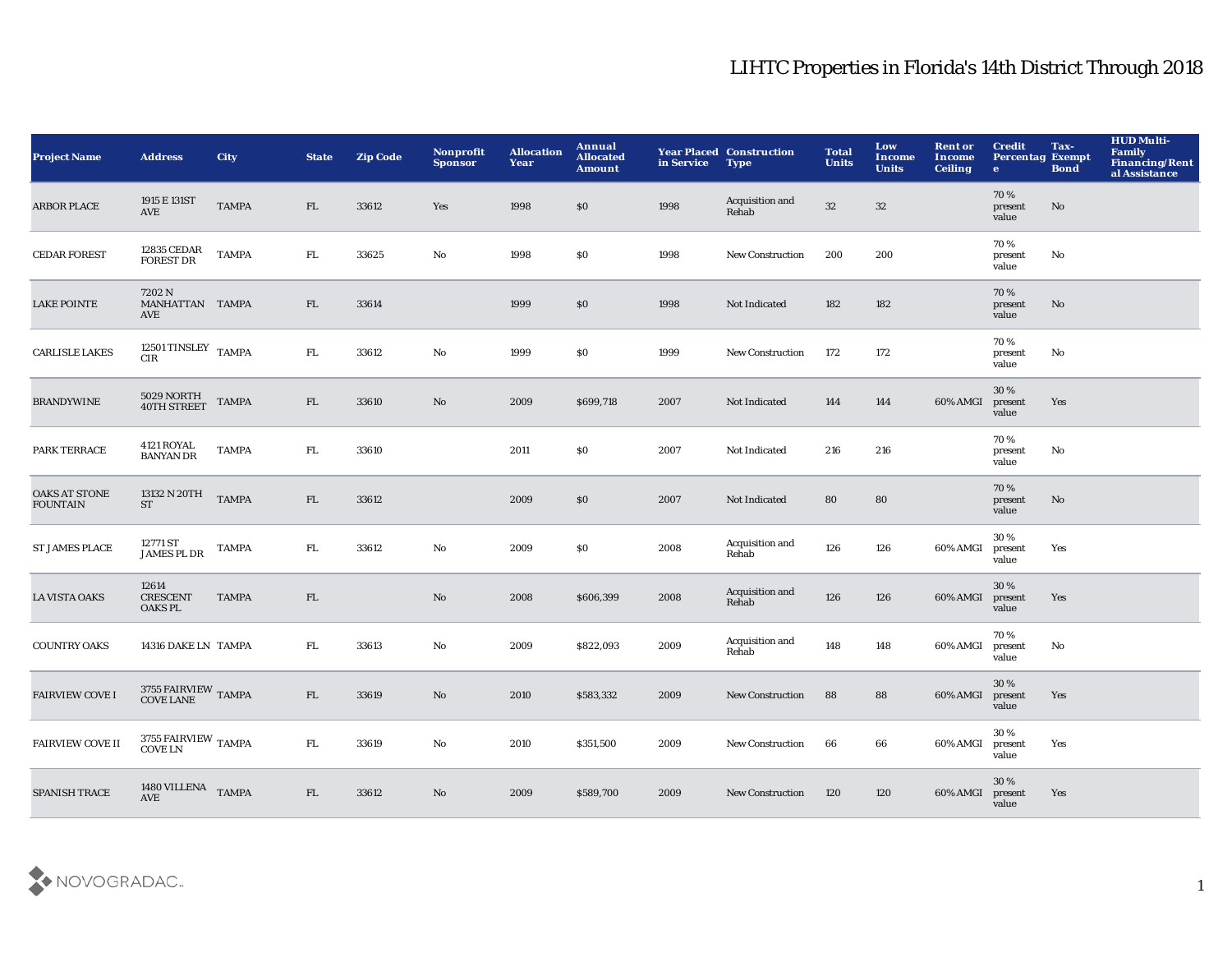| <b>Project Name</b>                                                                                                         | <b>Address</b>                                   | <b>City</b>  | <b>State</b> | <b>Zip Code</b> | Nonprofit<br><b>Sponsor</b> | <b>Allocation</b><br>Year | <b>Annual</b><br><b>Allocated</b><br><b>Amount</b> | in Service           | <b>Year Placed Construction</b><br><b>Type</b> | <b>Total</b><br><b>Units</b> | Low<br><b>Income</b><br><b>Units</b> | <b>Rent or</b><br><b>Income</b><br><b>Ceiling</b> | <b>Credit</b><br><b>Percentag Exempt</b><br>$\bullet$ | Tax-<br><b>Bond</b>    | <b>HUD Multi-</b><br><b>Family</b><br>Financing/Rent<br>al Assistance |
|-----------------------------------------------------------------------------------------------------------------------------|--------------------------------------------------|--------------|--------------|-----------------|-----------------------------|---------------------------|----------------------------------------------------|----------------------|------------------------------------------------|------------------------------|--------------------------------------|---------------------------------------------------|-------------------------------------------------------|------------------------|-----------------------------------------------------------------------|
| <b>AUTUMN PLACE</b>                                                                                                         | 9450 LAZY LN TAMPA                               |              | FL.          | 33614           | No                          | 2010                      | \$593,710                                          | 2009                 | New Construction                               | 120                          | 120                                  | 60% AMGI                                          | 30%<br>present<br>value                               | Yes                    |                                                                       |
| <b>HUNT CLUB</b>                                                                                                            | 9450 LAZY LN TAMPA                               |              | FL           | 33614           | No                          | 2010                      | \$548,634                                          | 2009                 | New Construction                               | 96                           | 96                                   | 60% AMGI                                          | 30 %<br>present<br>value                              | Yes                    |                                                                       |
| <b>ADDISON PLACE</b><br>(TAMPA)                                                                                             | 310 E GLADYS<br><b>ST</b>                        | <b>TAMPA</b> | ${\rm FL}$   | 33602           |                             | Insufficient<br>Data      | \$0                                                | Insufficient<br>Data | Not Indicated                                  | 158                          | $\mathbf 0$                          |                                                   | Not<br>Indicated                                      |                        |                                                                       |
| <b>J &amp; R DUPLEXES</b>                                                                                                   | 401 E ROBLES TAMPA<br><b>ST</b>                  |              | FL           | 33602           | No                          | 1988                      | \$0                                                | Insufficient<br>Data | <b>New Construction</b>                        | 10                           | 10                                   |                                                   | Not<br>Indicated                                      |                        |                                                                       |
| $\begin{array}{ll} \textsc{KOSTER PROPERTIES}\ \textsc{201}\, \textsc{E CLUSTER}\ \textsc{TAMPA} \\ \textsc{1} \end{array}$ |                                                  |              | ${\rm FL}$   | 33604           | No                          | 1989                      | \$0                                                | Insufficient<br>Data | New Construction 6                             |                              | 6                                    |                                                   | Not<br>Indicated                                      |                        |                                                                       |
| LINEBOUGH DUPLEX 9818 N 12TH ST TAMPA                                                                                       |                                                  |              | FL           | 33612           | No                          | 1988                      | \$0                                                | Insufficient<br>Data | New Construction 2                             |                              | $\boldsymbol{2}$                     |                                                   | Not<br>Indicated                                      |                        |                                                                       |
| METRO 510                                                                                                                   | 510 E<br>HARRISON ST TAMPA                       |              | FL.          | 33602           | No                          | 2012                      | \$2,110,000                                        | 2011                 | <b>New Construction</b>                        | 120                          | 120                                  | 60% AMGI                                          | 70%<br>present<br>value                               | No                     |                                                                       |
| <b>SILVER OAKS</b>                                                                                                          | 5711 TROY CT TAMPA                               |              | FL           | 33610           | No                          | 2013                      | \$1,734,259                                        | 2011                 | Acquisition and<br>Rehab                       | 200                          | 200                                  | 60% AMGI                                          | <b>Both 30%</b><br>and 70%<br>present<br>value        | $\mathbf{N}\mathbf{o}$ | No                                                                    |
| <b>VISTA 400</b>                                                                                                            | 400 EAST<br><b>HARRISON</b><br><b>STREET</b>     | <b>TAMPA</b> | FL.          | 33602           | No                          | 2012                      | \$3,923,000                                        | 2011                 | Acquisition and<br>Rehab                       | 200                          | 200                                  | 60% AMGI                                          | 30%<br>present<br>value                               | Yes                    |                                                                       |
| ELLA AT ENCORE                                                                                                              | <b>1210 RAY</b><br><b>CHARLES</b><br><b>BLVD</b> | <b>TAMPA</b> | FL           | 33602           | No                          | 2013                      | \$923,324                                          | 2012                 | <b>New Construction</b>                        | 160                          | 160                                  | 60% AMGI                                          | 30%<br>present<br>value                               | Yes                    | No                                                                    |
| $\rm AQUA$                                                                                                                  | $4505$ N ROME $\quad$ TAMPA<br>AVE               |              | ${\rm FL}$   | 33603           |                             | 2014                      | \$0                                                | 2013                 | Not Indicated                                  | 197                          | 197                                  |                                                   | 70%<br>present<br>value                               | No                     |                                                                       |
| <b>CENTRAL COURT</b>                                                                                                        | $2510\,\mathrm{N}$ CENTRAL AVE TAMPA             |              | FL           | 33602           |                             | 2014                      | \$0                                                | 2013                 | Not Indicated                                  | 68                           | 68                                   |                                                   | 70%<br>present<br>value                               | $\mathbf{N}\mathbf{o}$ |                                                                       |
| MADISON HEIGHTS                                                                                                             | 1250 N<br><b>MARION ST</b>                       | <b>TAMPA</b> | FL.          | 33602           |                             | 2015                      | \$0                                                | 2014                 | Not Indicated                                  | 80                           | 80                                   |                                                   | 70%<br>present<br>value                               | No                     |                                                                       |

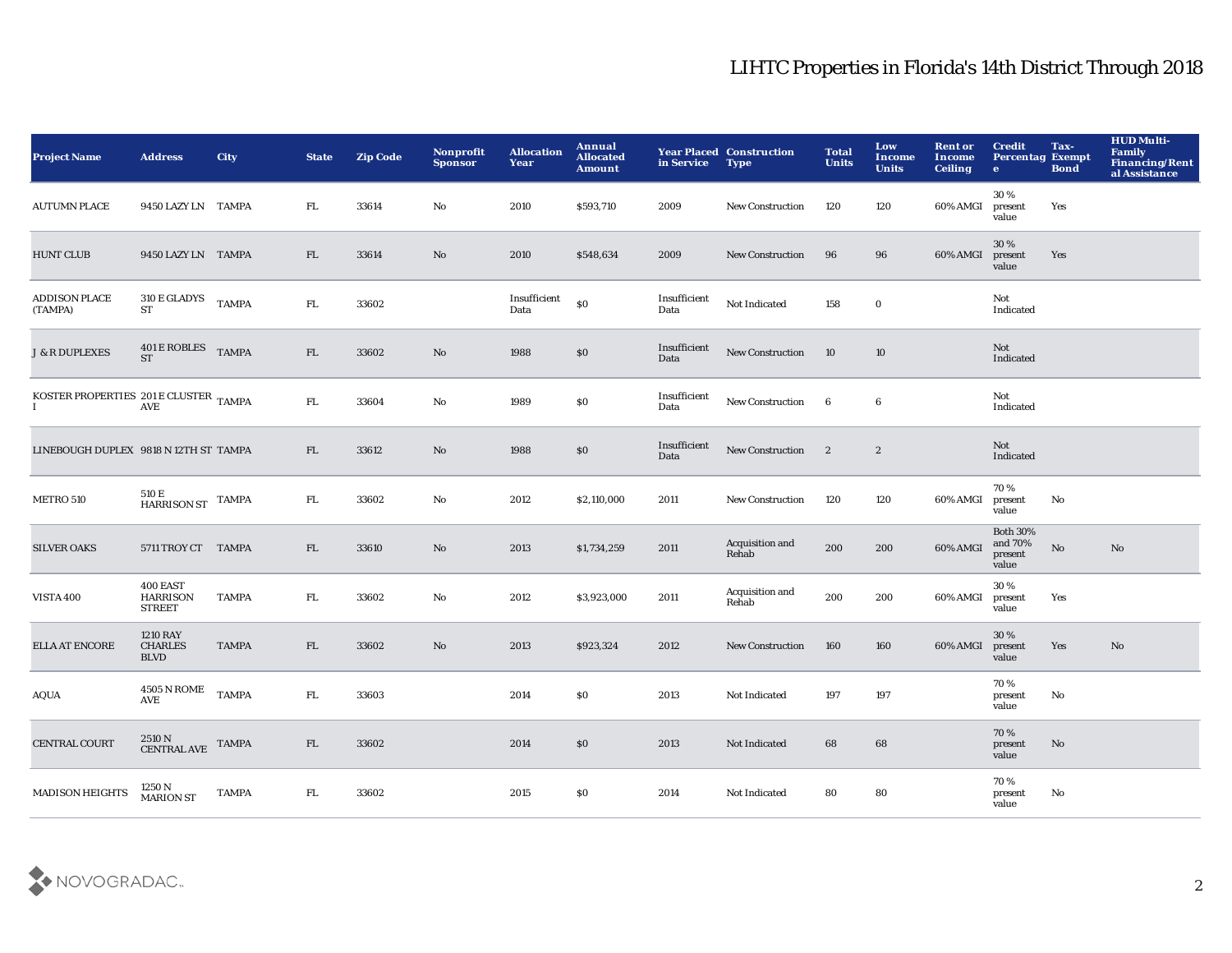| <b>Project Name</b>                                  | <b>Address</b>                                        | <b>City</b>  | <b>State</b> | <b>Zip Code</b> | Nonprofit<br><b>Sponsor</b> | <b>Allocation</b><br>Year | Annual<br><b>Allocated</b><br>Amount | in Service           | <b>Year Placed Construction</b><br><b>Type</b> | <b>Total</b><br><b>Units</b> | Low<br><b>Income</b><br><b>Units</b> | <b>Rent or</b><br>Income<br><b>Ceiling</b> | <b>Credit</b><br><b>Percentag Exempt</b><br>$\mathbf{e}$ | Tax-<br><b>Bond</b> | <b>HUD Multi-</b><br><b>Family</b><br><b>Financing/Rent</b><br>al Assistance |
|------------------------------------------------------|-------------------------------------------------------|--------------|--------------|-----------------|-----------------------------|---------------------------|--------------------------------------|----------------------|------------------------------------------------|------------------------------|--------------------------------------|--------------------------------------------|----------------------------------------------------------|---------------------|------------------------------------------------------------------------------|
| TRIO AT ENCORE                                       | <b>1101 RAY</b><br><b>CHARLES</b><br><b>BLVD</b>      | <b>TAMPA</b> | FL.          | 33602           |                             | Insufficient<br>Data      | \$0                                  | 2014                 | Not Indicated                                  | 141                          | 99                                   |                                            | 30%<br>present<br>value                                  | Yes                 |                                                                              |
| <b>SULFUR SPRINGS</b><br>TRAIL                       | 8319 N 13TH ST TAMPA                                  |              | FL.          | 33604           | No                          | 1988                      | \$0                                  | Insufficient<br>Data | New Construction                               | $\mathbf{2}$                 | $\boldsymbol{2}$                     |                                            | Not<br>Indicated                                         |                     |                                                                              |
| <b>SUNDOME</b>                                       | 13106 N 22ND<br><b>ST</b>                             | <b>TAMPA</b> | FL           | 33612           | No                          | 1988                      | $\$0$                                | Insufficient<br>Data | Acquisition and<br>Rehab                       | 14                           | 14                                   |                                            | Not<br>Indicated                                         |                     |                                                                              |
| <b>TWELFTH STREET</b><br><b>DUPLEX</b>               | 9816 N 12TH ST TAMPA                                  |              | FL.          | 33612           | No                          | 1988                      | $\$0$                                | Insufficient<br>Data | New Construction                               | $\mathbf{2}$                 | $\boldsymbol{2}$                     |                                            | Not<br>Indicated                                         |                     |                                                                              |
| <b>JEFLIS APTS</b>                                   | 2204 E 132ND<br>AVE                                   | <b>TAMPA</b> | FL           | 33612           | No                          | 1990                      | \$0                                  | 1990                 | <b>New Construction</b>                        | 8                            | 8                                    |                                            | 70%<br>present<br>value                                  | No                  |                                                                              |
| OAK VILLAGE APTS                                     | 1527W SPRUCE TAMPA<br>TER                             |              | ${\bf FL}$   | 33607           | $\mathbf{No}$               | 1990                      | \$0                                  | 1990                 | Acquisition and<br>Rehab                       | 135                          | 81                                   |                                            | <b>Both 30%</b><br>and $70\%$<br>present<br>value        | No                  |                                                                              |
| <b>HASSINGER</b><br>PROPERTIES PHASE<br>$\mathbf{C}$ | 1913 E 137TH<br>AVE                                   | <b>TAMPA</b> | FL           | 33613           | No                          | 1991                      | \$0                                  | 1991                 | Acquisition and<br>Rehab                       | $\boldsymbol{2}$             | $\boldsymbol{2}$                     |                                            | 70%<br>present<br>value                                  | No                  |                                                                              |
| <b>HASSINGER</b><br>PROPERTIES PHASE<br>D            | 1917 E 137TH<br>$\operatorname{\mathbf{AVE}}$         | <b>TAMPA</b> | FL.          | 33613           | No                          | 1991                      | \$0                                  | 1992                 | Acquisition and<br>Rehab                       | $\boldsymbol{2}$             | $\boldsymbol{2}$                     |                                            | 70%<br>present<br>value                                  | No                  |                                                                              |
| <b>HASSINGER</b><br>PROPERTIES PHASE<br>E            | 10019 N<br><b>HYACINTH</b><br>AVE                     | <b>TAMPA</b> | FL.          | 33612           | No                          | 1992                      | \$0                                  | 1992                 | Acquisition and<br>Rehab                       | $\boldsymbol{2}$             | $\boldsymbol{2}$                     |                                            | 70%<br>present<br>value                                  | No                  |                                                                              |
| <b>REED AT ENCORE</b>                                | <b>1240 RAY</b><br><b>CHARLES</b><br><b>BOULEVARD</b> | <b>TAMPA</b> | FL.          | 33602           | No                          | Insufficient<br>Data      | \$2,110,000                          | 2015                 | <b>New Construction</b>                        | 158                          | 158                                  | 60% AMGI                                   | 30%<br>present<br>value                                  | No                  |                                                                              |
| <b>SILVER LAKE</b>                                   | 3738<br><b>IDLEWILD</b><br><b>CIRCLE</b>              | <b>TAMPA</b> | FL.          | 33614           | No                          | Insufficient<br>Data      | \$680,000                            | 2015                 | Acquisition and<br>Rehab                       | 72                           | 72                                   | 60% AMGI                                   | 30 %<br>present<br>value                                 | No                  |                                                                              |
| <b>HALEY PARK</b>                                    | 13045 NORTH<br>15TH STREET                            | <b>TAMPA</b> | FL.          | 33612           | No                          | 2014                      | \$510,171                            | 2016                 | <b>New Construction</b>                        | 80                           | 80                                   | 60% AMGI                                   | 30%<br>present<br>value                                  | Yes                 |                                                                              |
| <b>COLUMBUS COURT</b>                                | 2802<br><b>STATELITE</b><br><b>COURT</b>              | <b>TAMPA</b> | FL.          | 33607           | $\mathbf{No}$               | 2015                      | \$882,334                            | 2018                 | Not Indicated                                  | 160                          | $\bf{0}$                             | 60% AMGI                                   | 30 %<br>present<br>value                                 |                     |                                                                              |

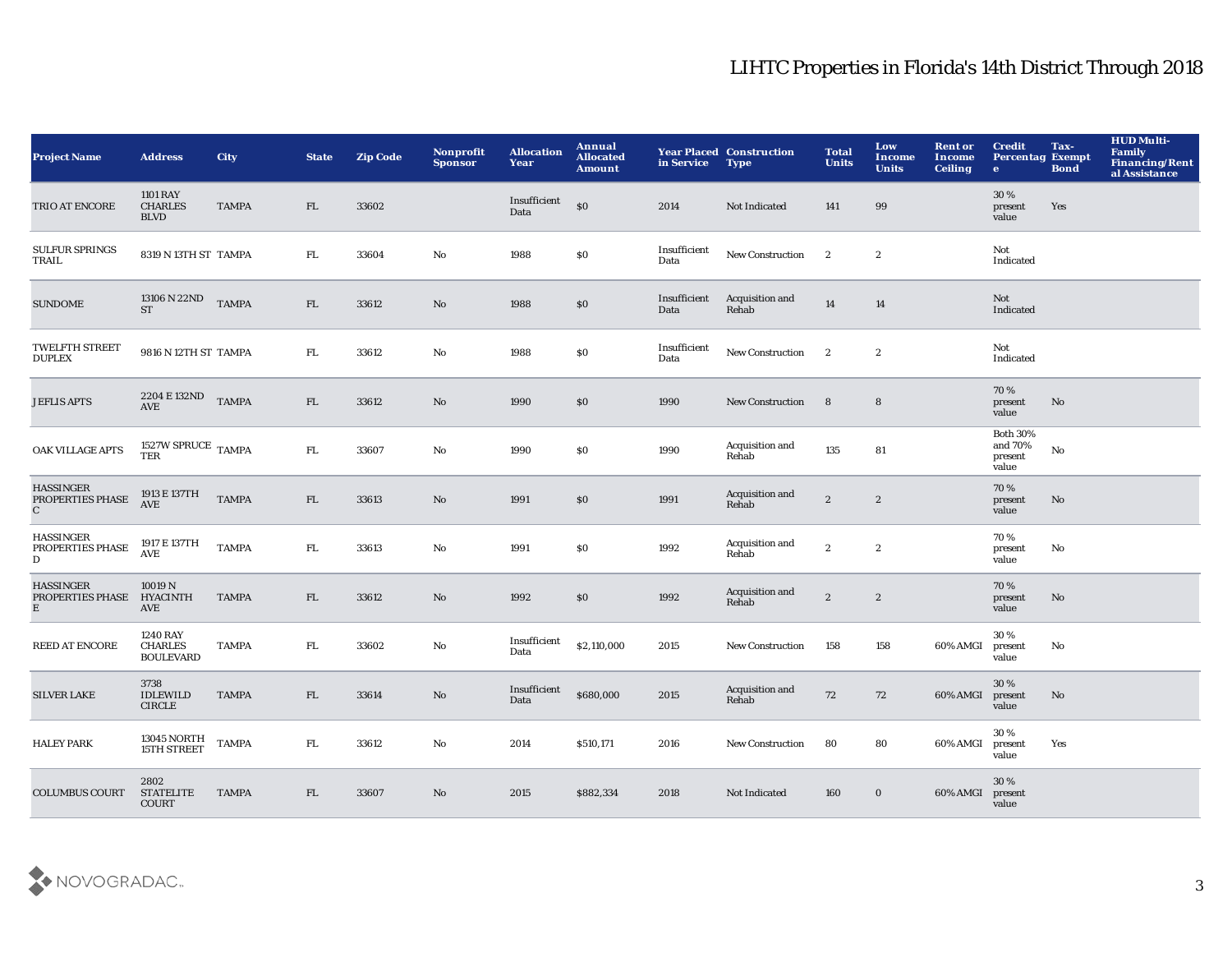| <b>Project Name</b>                        | <b>Address</b>                                 | <b>City</b>  | <b>State</b> | <b>Zip Code</b> | <b>Nonprofit</b><br><b>Sponsor</b> | <b>Allocation</b><br>Year | Annual<br><b>Allocated</b><br><b>Amount</b> | in Service | <b>Year Placed Construction</b><br><b>Type</b> | <b>Total</b><br><b>Units</b> | Low<br><b>Income</b><br><b>Units</b> | <b>Rent or</b><br><b>Income</b><br><b>Ceiling</b> | <b>Credit</b><br><b>Percentag Exempt</b><br>$\bullet$ | Tax-<br><b>Bond</b> | <b>HUD Multi-</b><br><b>Family</b><br>Financing/Rent<br>al Assistance |
|--------------------------------------------|------------------------------------------------|--------------|--------------|-----------------|------------------------------------|---------------------------|---------------------------------------------|------------|------------------------------------------------|------------------------------|--------------------------------------|---------------------------------------------------|-------------------------------------------------------|---------------------|-----------------------------------------------------------------------|
| <b>GRAHAM AT</b><br><b>GRACEPOINT</b>      | $2400$ E. HENRY $\,$ TAMPA<br><b>AVENUE</b>    |              | FL.          | 33610           | No                                 | 2015                      | \$1,460,000                                 | 2018       | New Construction                               | 90                           | $\bf{0}$                             | 60% AMGI                                          | 70%<br>present<br>value                               |                     |                                                                       |
| <b>SWEETWATER</b><br><b>VILLAS</b>         | 4152<br>SWEETWATER TAMPA<br><b>VILLAS LANE</b> |              | FL           | 33614           | $\mathbf{N}\mathbf{o}$             | 2015                      | \$407,000                                   | 2018       | Not Indicated                                  | 56                           | $\bf{0}$                             | 60% AMGI                                          | 30%<br>present<br>value                               |                     |                                                                       |
| 310-314 EAST GLADYS                        | 310 E GLADYS TAMPA                             |              | ${\rm FL}$   | 33602           | No                                 | 1993                      | \$0                                         | 1994       | Acquisition and<br>Rehab                       | 8                            | ${\bf 8}$                            |                                                   | 70 %<br>present<br>value                              | No                  |                                                                       |
| <b>SMUGGLERS COVE</b><br><b>APTS</b>       | 4204<br>CHESTWOOD TAMPA<br>CT                  |              | FL           | 33610           | $\rm No$                           | 1992                      | \$0                                         | 1994       | Acquisition and<br>Rehab                       | 260                          | 260                                  |                                                   | <b>Both 30%</b><br>and 70%<br>present<br>value        | $\mathbf {No}$      |                                                                       |
| <b>CINNAMON COVE</b>                       | 12401 N 15TH<br><b>ST</b>                      | <b>TAMPA</b> | ${\rm FL}$   | 33612           | $\rm No$                           | 1992                      | $\$0$                                       | 1994       | Acquisition and<br>Rehab                       | 314                          | 314                                  |                                                   | 70%<br>present<br>value                               | No                  |                                                                       |
| APTS OF RIVER OAKS                         | 4101 OAK<br>KNOLL CT                           | <b>TAMPA</b> | FL           | 33610           |                                    | 1994                      | \$0                                         | 1994       | Not Indicated                                  | 260                          | 260                                  |                                                   | 70%<br>present<br>value                               | No                  |                                                                       |
| <b>WATERFORD AT</b><br><b>CYPRESS LAKE</b> | 4733 WEST<br><b>WATERS</b><br><b>AVENUE</b>    | <b>TAMPA</b> | FL.          | 33614           | $\mathbf{N}\mathbf{o}$             | 1995                      | \$1,763,333                                 | 1995       | Not Indicated                                  | 450                          | 450                                  | 60% AMGI                                          | 70%<br>present<br>value                               | No                  |                                                                       |
| <b>CLIPPER COVE-</b><br><b>TAMPA</b>       | 7009<br><b>INTERBAY</b><br><b>BLVD</b>         | <b>TAMPA</b> | FL           | 33616           | No                                 | 2001                      | \$0                                         | 2001       | New Construction                               | 176                          | 176                                  |                                                   | 30%<br>present<br>value                               | Yes                 |                                                                       |
| <b>HERITAGE PINES</b>                      | 10501 CROSS<br>CREEK BLVD                      | <b>TAMPA</b> | FL.          | 33647           | No                                 | 2001                      | \$0                                         | 2001       | New Construction                               | 340                          | 340                                  |                                                   | 30%<br>present<br>value                               | Yes                 |                                                                       |
| <b>MOBLEY PARK</b>                         | $401\,\mathrm{E}$ SEVENTH AVE                  | <b>TAMPA</b> | FL           | 33602           | $\rm No$                           | 2002                      | \$0                                         | 2001       | <b>New Construction</b>                        | 238                          | 96                                   |                                                   | 30 %<br>present<br>value                              | Yes                 |                                                                       |
| SHERWOOD LAKE                              | 1811 TINSLEY<br>CIR                            | <b>TAMPA</b> | ${\rm FL}$   | 33612           | $\rm No$                           | 2002                      | \$0                                         | 2001       | Acquisition and<br>Rehab                       | 149                          | 149                                  |                                                   | 30%<br>present<br>value                               | Yes                 |                                                                       |
| <b>OSBORNE LANDING</b>                     | $3502\,\mathrm{E}$ OSBORNE AVE TAMPA           |              | FL           | 33610           | Yes                                | 2001                      | \$0                                         | 2001       | <b>New Construction</b>                        | 43                           | 43                                   |                                                   | 70%<br>present<br>value                               | No                  |                                                                       |
| <b>VILLAS AT NEWPORT</b><br>LANDING        | 6302<br><b>AMERICAS</b><br><b>CUP AVENUE</b>   | <b>TAMPA</b> | FL.          | 33625           | Yes                                | 2000                      | \$536,068                                   | 2001       | <b>New Construction</b>                        | 122                          | 122                                  | 60% AMGI                                          | 70%<br>present<br>value                               | No                  |                                                                       |

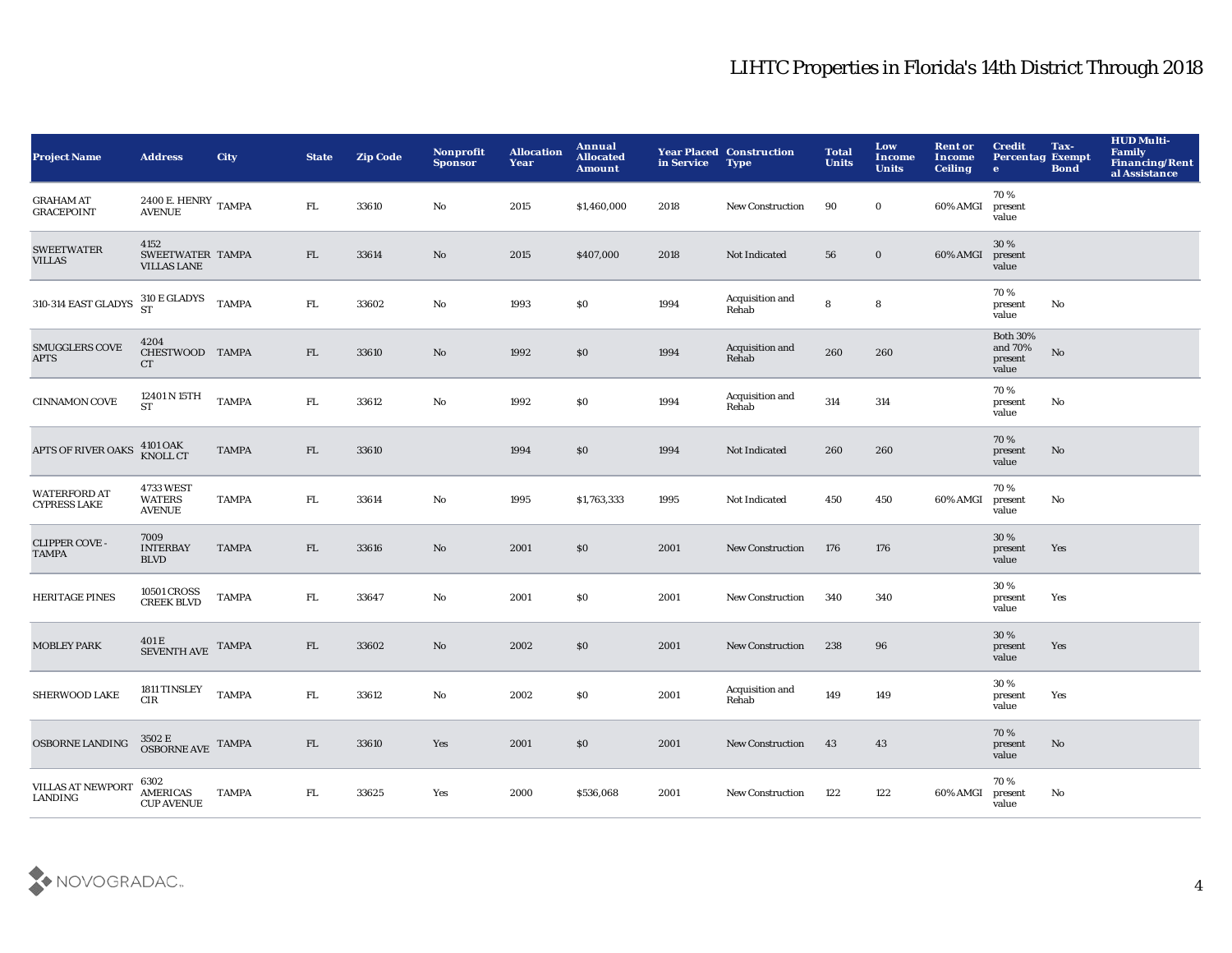| <b>Project Name</b>                                    | <b>Address</b>                   | <b>City</b>  | <b>State</b> | <b>Zip Code</b> | Nonprofit<br><b>Sponsor</b> | <b>Allocation</b><br>Year | Annual<br><b>Allocated</b><br><b>Amount</b> | in Service | <b>Year Placed Construction</b><br><b>Type</b> | <b>Total</b><br><b>Units</b> | Low<br><b>Income</b><br><b>Units</b> | <b>Rent or</b><br>Income<br><b>Ceiling</b> | <b>Credit</b><br><b>Percentag Exempt</b><br>$\mathbf{e}$ | Tax-<br><b>Bond</b> | <b>HUD Multi-</b><br><b>Family</b><br><b>Financing/Rent</b><br>al Assistance |
|--------------------------------------------------------|----------------------------------|--------------|--------------|-----------------|-----------------------------|---------------------------|---------------------------------------------|------------|------------------------------------------------|------------------------------|--------------------------------------|--------------------------------------------|----------------------------------------------------------|---------------------|------------------------------------------------------------------------------|
| BELMONT HEIGHTS 1601 E 26TH<br><b>ESTATES</b>          | AVE                              | <b>TAMPA</b> | FL           | 33605           | No                          | 2004                      | \$0                                         | 2003       | <b>New Construction</b>                        | 358                          | 348                                  |                                            | 70%<br>present<br>value                                  | No                  |                                                                              |
| BELMONT HEIGHTS 3540 N 20TH<br><b>ESTATES PHASE II</b> | <b>ST</b>                        | <b>TAMPA</b> | FL.          | 33605           | No                          | 2001                      | <b>SO</b>                                   | 2003       | <b>New Construction</b>                        | 201                          | 169                                  |                                            | 30%<br>present<br>value                                  | Yes                 |                                                                              |
| <b>HUNTERS RUN I</b>                                   | 6402 ROYAL<br>HUNT DRIVE         | <b>TAMPA</b> | FL           | 33625           | $\mathbf{No}$               | 2004                      | \$531,807                                   | 2003       | <b>New Construction</b>                        | 216                          | 216                                  | 60% AMGI                                   | 30%<br>present<br>value                                  | Yes                 |                                                                              |
| HUNTERS RUN II                                         | 6402 ROYAL<br><b>HUNT DRIVE</b>  | <b>TAMPA</b> | FL.          | 33625           | No                          | 2004                      | \$524,934                                   | 2003       | <b>New Construction</b>                        | 192                          | 192                                  | 60% AMGI                                   | 30%<br>present<br>value                                  | Yes                 |                                                                              |
| ROYAL PALM KEY                                         | 1111 E<br><b>FLETCHER</b><br>AVE | <b>TAMPA</b> | FL           | 33612           | No                          | 2004                      | \$0                                         | 2003       | <b>New Construction</b>                        | 240                          | 240                                  |                                            | 30%<br>present<br>value                                  | Yes                 |                                                                              |
| <b>GARDENS AT ROSE</b><br><b>HARBOR</b>                | 11927 ROSE<br><b>HARBOR DR</b>   | <b>TAMPA</b> | FL.          | 33625           | No                          | 2004                      | <b>SO</b>                                   | 2004       | <b>New Construction</b>                        | 160                          | 160                                  |                                            | 30%<br>present<br>value                                  | Yes                 |                                                                              |
| <b>MORGAN CREEK</b>                                    | 17201 DONA<br>MICHELLE DR        | <b>TAMPA</b> | FL           | 33647           | No                          | 2006                      | \$0                                         | 2004       | <b>New Construction</b>                        | 336                          | 336                                  |                                            | 30%<br>present<br>value                                  | Yes                 |                                                                              |
| <b>BRISTOL BAY</b>                                     | 4821 BRISTOL TAMPA<br>BAY WAY    |              | FL.          | 33619           | No                          | 2005                      | \$0                                         | 2005       | <b>New Construction</b>                        | 300                          | 300                                  |                                            | 30%<br>present<br>value                                  | Yes                 |                                                                              |
| CENTRO ASTURIANO I $_{\mbox{AVE}}^{1302}$ E 21ST       |                                  | <b>TAMPA</b> | FL           | 33605           | No                          | 2006                      | \$0                                         | 2005       | <b>New Construction</b>                        | 160                          | 128                                  |                                            | 70%<br>present<br>value                                  | No                  |                                                                              |
| <b>CLIPPER BAY</b>                                     | 6727 S LOIS<br>AVE               | <b>TAMPA</b> | FL.          | 33616           | No                          | 2005                      | \$0                                         | 2005       | <b>New Construction</b>                        | 276                          | 270                                  |                                            | 30%<br>present<br>value                                  | Yes                 |                                                                              |
| <b>GRANDE OAKS</b>                                     | 2604 E HANNA TAMPA<br><b>AVE</b> |              | FL           | 33610           | $\mathbf{No}$               | 2006                      | \$0                                         | 2005       | <b>New Construction</b>                        | 168                          | 168                                  |                                            | 30%<br>present<br>value                                  | Yes                 |                                                                              |
| <b>OAKS AT RIVERVIEW</b>                               | $202$ E BROAD ${\rm ST}$         | <b>TAMPA</b> | FL.          | 33604           | No                          | 2006                      | <b>SO</b>                                   | 2005       | <b>New Construction</b>                        | 250                          | 250                                  |                                            | 30%<br>present<br>value                                  | Yes                 |                                                                              |
| BELMONT HEIGHTS 2419 E 31ST<br><b>ESTATES III</b>      | AVE                              | <b>TAMPA</b> | FL           | 33610           | $\mathbf{No}$               | 2007                      | \$1,820,000                                 | 2006       | <b>New Construction</b>                        | 266                          | 266                                  | 60% AMGI                                   | 70%<br>present<br>value                                  | No                  |                                                                              |